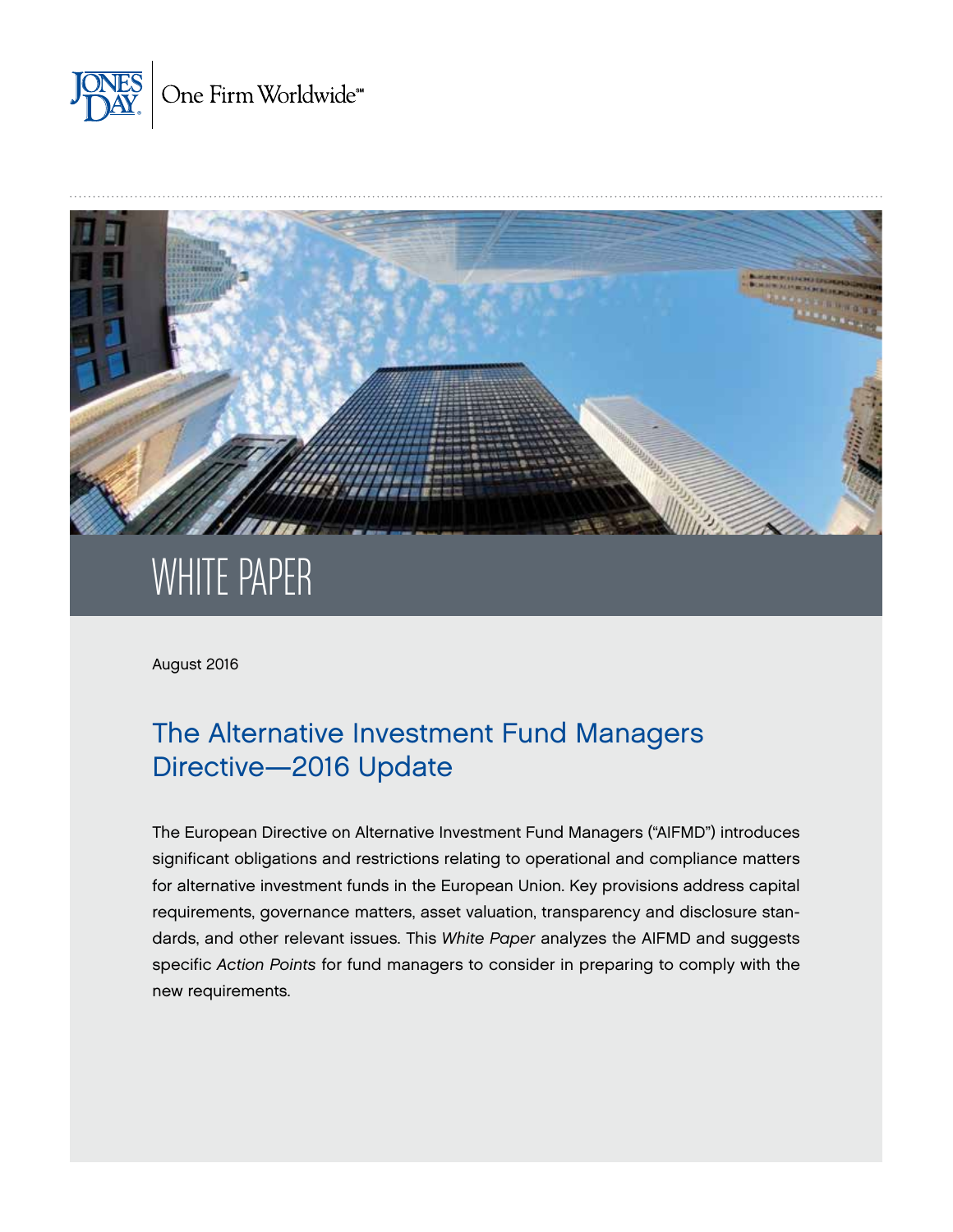# TABLE OF CONTENTS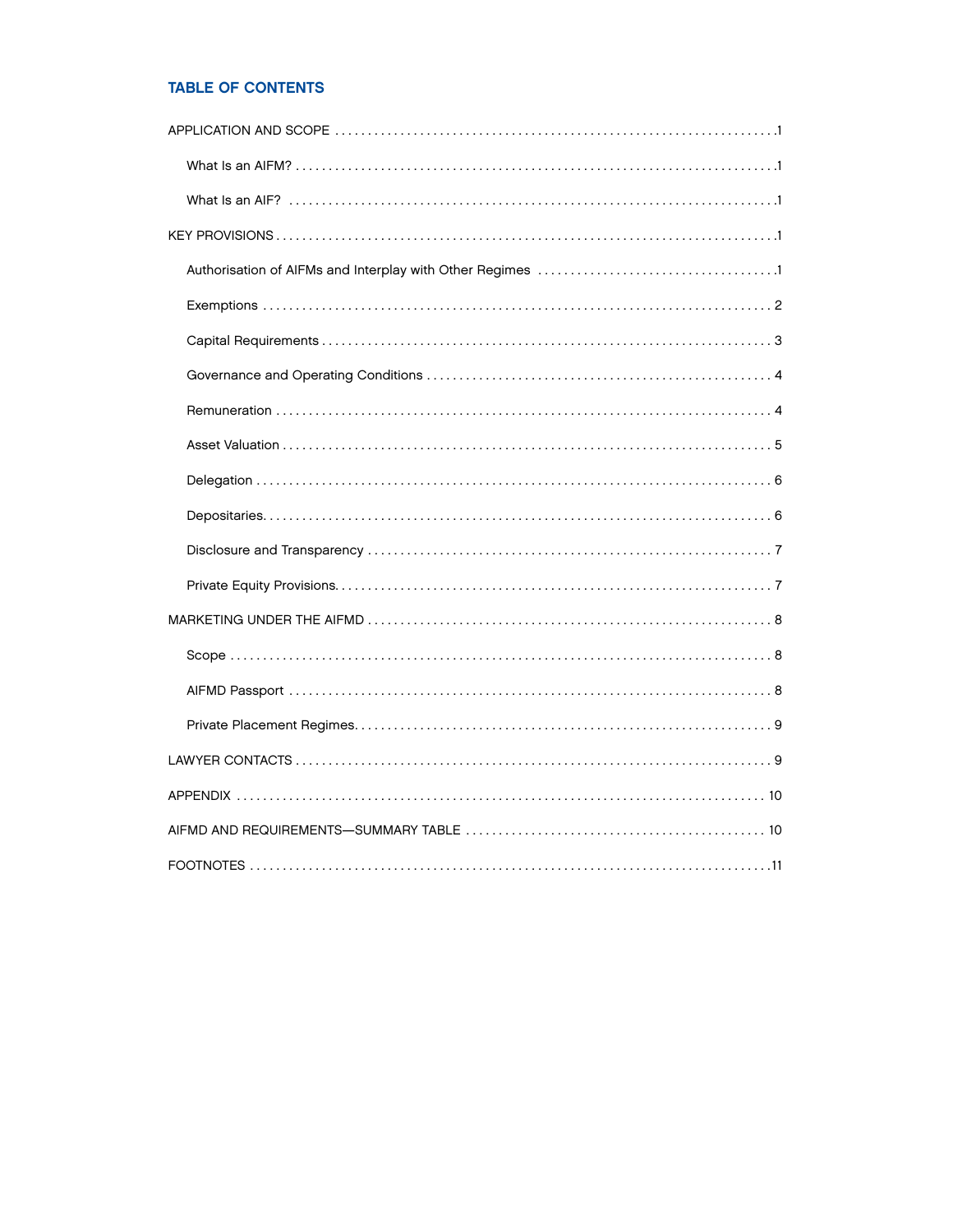# <span id="page-2-0"></span>The Alternative Investment Fund Managers Directive—2016 Update

This *White Paper* sets out the key features of the European Directive on Alternative Investment Fund Managers ("AIFMD") and considers its impact on the fund managers ("AIFMs") that fall within its scope. It is a supplement to our [January](http://www.jonesday.com/files/Publication/04b07fc6-2651-4290-aee9-bb47581dbb2c/Presentation/PublicationAttachment/bca0aa78-bb29-440c-9019-cacb9b621fe1/Alternative%20Investment%20Fund%20Managers%202014.pdf)  2014 *[White Paper](http://www.jonesday.com/files/Publication/04b07fc6-2651-4290-aee9-bb47581dbb2c/Presentation/PublicationAttachment/bca0aa78-bb29-440c-9019-cacb9b621fe1/Alternative%20Investment%20Fund%20Managers%202014.pdf)* and reflects on recent developments in the AIFMD's implementation.

Throughout the White Paper, *Action Points* highlight suggestions as to the steps AIFMs should take in relation to current and upcoming AIFMD requirements.

The United Kingdom voted by way of referendum on 23 June 2016 to leave the European Union. A formal separation would require a whole-scale review of UK legislation, including in relation to financial regulation. As of now and during the period of negotiation, the AIFMD as implemented in the United Kingdom will remain in full effect. We will update this White Paper to take into account any changes to the regime which result from Brexit separation proceedings.

# APPLICATION AND SCOPE

Subject to certain exemptions (outlined below), the AIFMD applies to:

- All EU AIFMs managing EU alternative investment funds ("AIFs") or non-EU AIFs (irrespective of whether they are marketed in the EU);
- Non-EU AIFMs managing EU AIFs (irrespective of whether they are marketed in the EU); and
- Non-EU AIFMs marketing AIFs (whether EU AIFs or non-EU AIFs) within the EU.

The AIFMD thus applies to AIFMs, not directly to AIFs themselves.

#### What Is an AIFM?

An AIFM is any legal person whose regular business is managing one or more AIFs. "Managing" for these purposes is broadly defined as providing investment management services, such services being portfolio management or risk management. AIFMs may also undertake administration, marketing and activities related to the assets of AIFs. "Activities related to the assets of AIFs" include real estate administration activities and advice given to undertakings on capital structure, industrial strategy and related matters, as well as other services connected to the management of the AIF and its investments.

#### What Is an AIF?

An AIF is any collective investment undertaking which raises capital from a number of investors with a view to investing it for the benefit of those investors according to a defined investment policy. Broadly, all funds which are not covered by the AIFMD on Undertakings for Collective Investment in Transferable Securities ("UCITS") (see below) may be caught (including direct and indirect real estate funds), save for those structures specifically carved out or exempted from the scope of the AIFMD.

Guidance from the European Securities and Markets Authority ("ESMA") on key concepts under the AIFMD provides further clarification on the component parts of the AIF definition; for example, the guidance clarifies that a "collective investment undertaking" pools together capital raised from investors and has the purpose of generating a pooled return for its investors from the pooled risk generated by acquiring, holding or selling investment assets. This is distinguished from an entity whose purpose is to manage the underlying assets as part of a commercial or entrepreneurial activity.

#### KEY PROVISIONS

The AIFMD introduced significant obligations and restrictions on AIFMs relating to operational and compliance matters. A number of the provisions in the AIFMD have ramifications for the relationships between AIFMs and their service providers. The AIFMD also regulates the way in which AIFMs may market AIFs. The key provisions of the AIFMD are described in this White Paper. Furthermore, a table setting out the applicability and requirements of the AIFMD in respect of EU/ non-EU AIFMs managing and/or marketing EU/non-EU AIFs is included in the Appendix.

#### Authorisation of AIFMs and Interplay with Other Regimes

The long-term aim of the AIFMD is that all firms which fall within the scope of the AIFMD will eventually be authorised and regulated by an EU financial services regulator.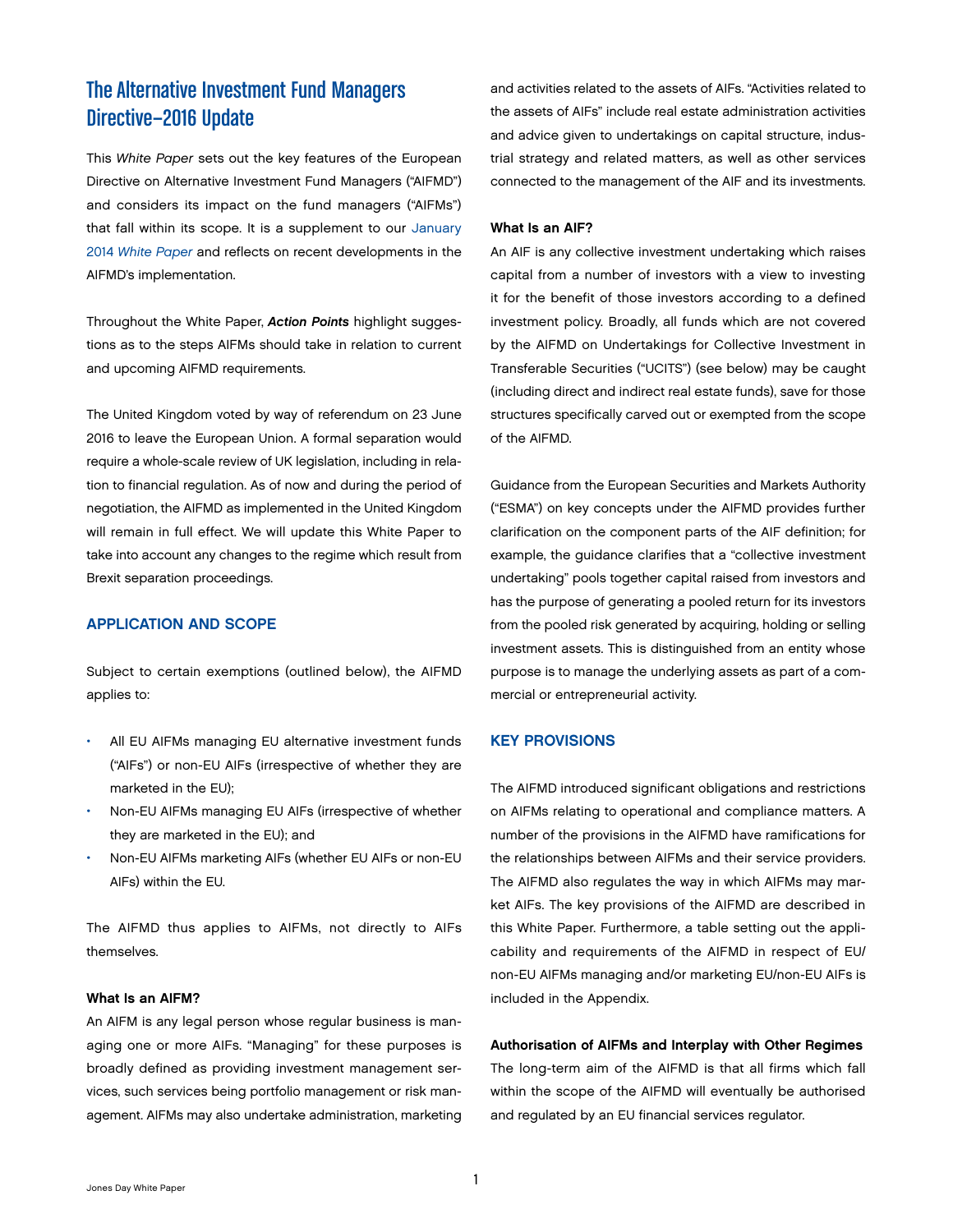<span id="page-3-0"></span>The one-year transitional period for EU firms managing AIFs (and non-EU firms marketing AIFs to EU investors) to comply with the AIFMD came to an end on 22 July 2014.

From a UK perspective, a UK AIFM must be authorised under Part IV of the Financial Services and Markets Act 2000 by the Financial Conduct Authority ("FCA") to carry on the regulated activity of managing an AIF. Therefore, those firms with an existing permission to carry on a regulated activity may seek a variation of permission to allow them to act as an AIFM.

Furthermore, the United Kingdom's implementation of the AIFMD also necessitated the creation of the new regulated activity of managing a UCITS. A UCITS is an open-ended collective investment scheme ("CIS") that is regulated per the UCITS Directive and can be marketed/sold to EU retail investors. The practical implication of this is that a firm with permission to manage either AIFs or UCITS may also engage in the regulated activity of establishing, operating or winding up a CIS. This approach means that the same firm can manage both UCITS and AIFs if it holds the necessary authorisations, and it is possible for the Part IV permissions of managing an AIF and managing a UCITS to be held together.

Under the AIFMD, an AIFM and a UCITS management company may also be permitted to carry out certain other activities that would otherwise be regulated under The Markets in Financial Instruments Directive 2004/39/EC ("MiFID"). More specifically, firms can perform some or all of the services allowed by Article 6(4) of the AIFMD and Article 6(3) of the UCITS Directive (essentially activities ancillary to operating funds and dealing with fund assets). However, it should be noted that the FCA applies limitations to the permissions where necessary to make it clear that the firm cannot be a manager of AIFs or UCITS and simultaneously perform the full range of activities possible under a MiFID authorisation. This reflects the fact that AIFMD and MiFID authorisations are mutually exclusive.

A firm applying for permission to manage/market AIFs should expect a three- to six-month processing period. The FCA has three months to determine the application with the possibility of a three-month extension where the FCA considers it necessary due to the specific circumstances of the case.

*Action Points: Firms intending to register as AIFMs should begin thinking about gathering and preparing supplemental*  *information for the application pack; this process usually takes around six weeks.* 

*Firms which may be intending to manage AIFs and also engage in a broad range of MiFID activities should be aware that structural changes will be required to facilitate such arrangements, given that AIFMD and broader MiFID authorisations are mutually exclusive.*

#### **Exemptions**

Sub-Threshold AIFMs. A partial exemption to the AIFMD regime for "sub-threshold AIFMs" may be helpful for managers of small real estate, venture capital, hedge and private equity funds. This partial exemption relates to:

- AIFMs managing AIFs that have total assets of less than €100 million; or
- AIFMs managing AIFs that have total assets of less than €500 million, provided (i) the AIFs are not "leveraged" and (ii) no redemption rights exist during a period of five years following the date of initial investment in each AIF.

For the purposes of the AIFMD, "leverage" is broadly defined to include any method by which an AIFM increases the exposure of an AIF it manages, whether through borrowing of cash or securities, or leverage embedded in derivative positions, or by any other means. There is some uncertainty as to whether borrowing by a special purpose vehicle owned by an AIF will constitute "leverage" of the AIF for these purposes.

The AIFMD permitted Member States to establish a *de minimis* registration regime for these exempt sub-threshold AIFMs, requiring them to register with, and report annually to, regulators but without requiring full AIFMD authorisation. This allows smaller AIFMs to benefit from lighter-touch regulation, but the status also restricts the AIFM's ability to market into other EU jurisdictions (more on marketing below). Sub-threshold AIFMs also have the right to opt in to full authorisation under the AIFMD in order to benefit from the AIFMD marketing passport regime (discussed below).

The AIM thresholds must be considered over the life of the fund. Therefore, where the applicable thresholds are exceeded, the AIFM must decide whether such situation is temporary (i.e. unlikely to exceed the threshold for more than three months). If the situation is temporary, the AIFM is able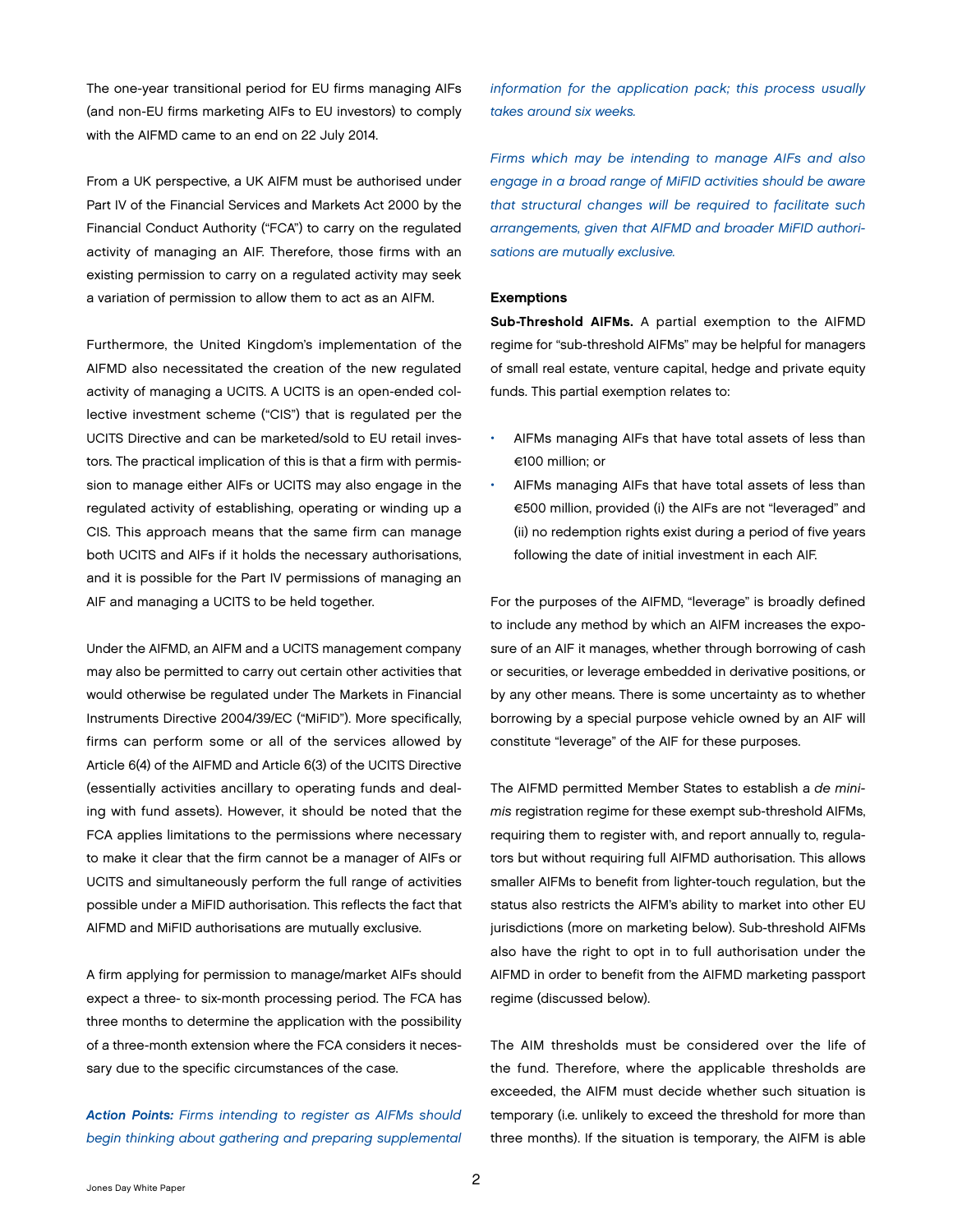<span id="page-4-0"></span>to maintain its registration-only status. If the situation is not temporary, the AIFM must seek full AIFMD authorisation within 30 calendar days.

This exemption generally applies only to EU AIFMs, but the United Kingdom (alone) has used its discretion under Article 3 of the AIFMD to extend the exemption to include non-EU AIFMs. For the rest of Europe, the relevant provisions of the AIFMD will apply to a non-EU AIFM irrespective of whether it is a "full scope" or sub-threshold AIFM.

Excluded Undertakings. The scope of the AIFMD indicates that investment undertakings which invest the private wealth of investors without raising external capital do not fall within the auspices of the AIFMD. This should be of assistance to family offices. Furthermore, the AIFMD does not apply to holding companies (as defined in the AIFMD) on the understanding that the purpose of this definition is not to exclude managers of private equity funds, or managers of alternative investment funds whose shares are admitted to trading on a regulated market, from the scope of the AIFMD.

The AIFMD also does not apply to the management of pension funds, employee participation or savings schemes; supranational institutions; national central banks or national, regional or local governments; or bodies or institutions which manage funds supporting Social Security or pension systems, nor does it apply to securitisation special purpose vehicles.

Joint Ventures. The broad definition of an AIF causes some concern when it is not possible to state with absolute certainty whether a particular structure constitutes an AIF. For example, the AIFMD explicitly excludes joint ventures from its scope, but this concept was not defined in the AIFMD or by ESMA. For its part, the FCA has provided guidance on how an AIF can be differentiated from a joint venture, but it has also cautioned participants in joint ventures that they will need to review their structural arrangements against the AIFMD secondary measures given that joint ventures can have AIF-like aspects (capital raising, investment policies, external management etc.). Furthermore, the FCA considers that certain property investment firms (in particular, real estate investment trusts) may or may not be covered by the AIFMD, depending on their particular structure. Such vehicles therefore require case-by-case reviews.

*Action Points: Fund managers which may fall within the scope of the AIFMD should review proposed fund structures to identify AIFs and the entity which will/should be the AIFM.*

*If, on its face, the AIFMD will apply, AIFMs should consider whether an exemption or carve-out could be helpful.* 

*Because the United Kingdom's implementing legislation maintained the CIS regime, it continues to be necessary to check whether arrangements constitute a CIS under UK law, not least because of the potential impact on UK marketing activities.*

#### Capital Requirements

The capital requirements under the AIFMD differ depending on whether the AIFM is internally or externally managing the AIF. The capital requirements apply to full-scope AIFMs only, although a sub-threshold UK AIFM may also be subject to the GENPRU / BIPRU rules (see below).

An AIF is internally managed when its governing body elects not to appoint an external AIFM (such as a corporate fund which is managed by its governing body). An AIF that is internally managed will itself be authorised as the AIFM. Where an AIF is not internally managed, the AIFM is the legal person appointed by or on behalf of the AIF to be responsible for managing it (i.e. for providing portfolio management or risk management services).

Initial Capital Requirement and Own Funds. An internally managed AIF is required to maintain initial capital of €300,000.

An external AIFM is required to maintain initial capital of €125,000 and to maintain own funds equal to the higher of:

- One quarter of fixed annual overheads; and
- 0.02 percent of the amount by which the total value of assets under management exceeds €250 million, subject to a cap of €10 million (however, up to 50 percent of this amount is not required if the AIFM benefits from a guarantee from a bank or insurer).

Additional Requirements. In addition, external AIFMs and internally managed AIFs must also hold either:

• Appropriate professional indemnity insurance; or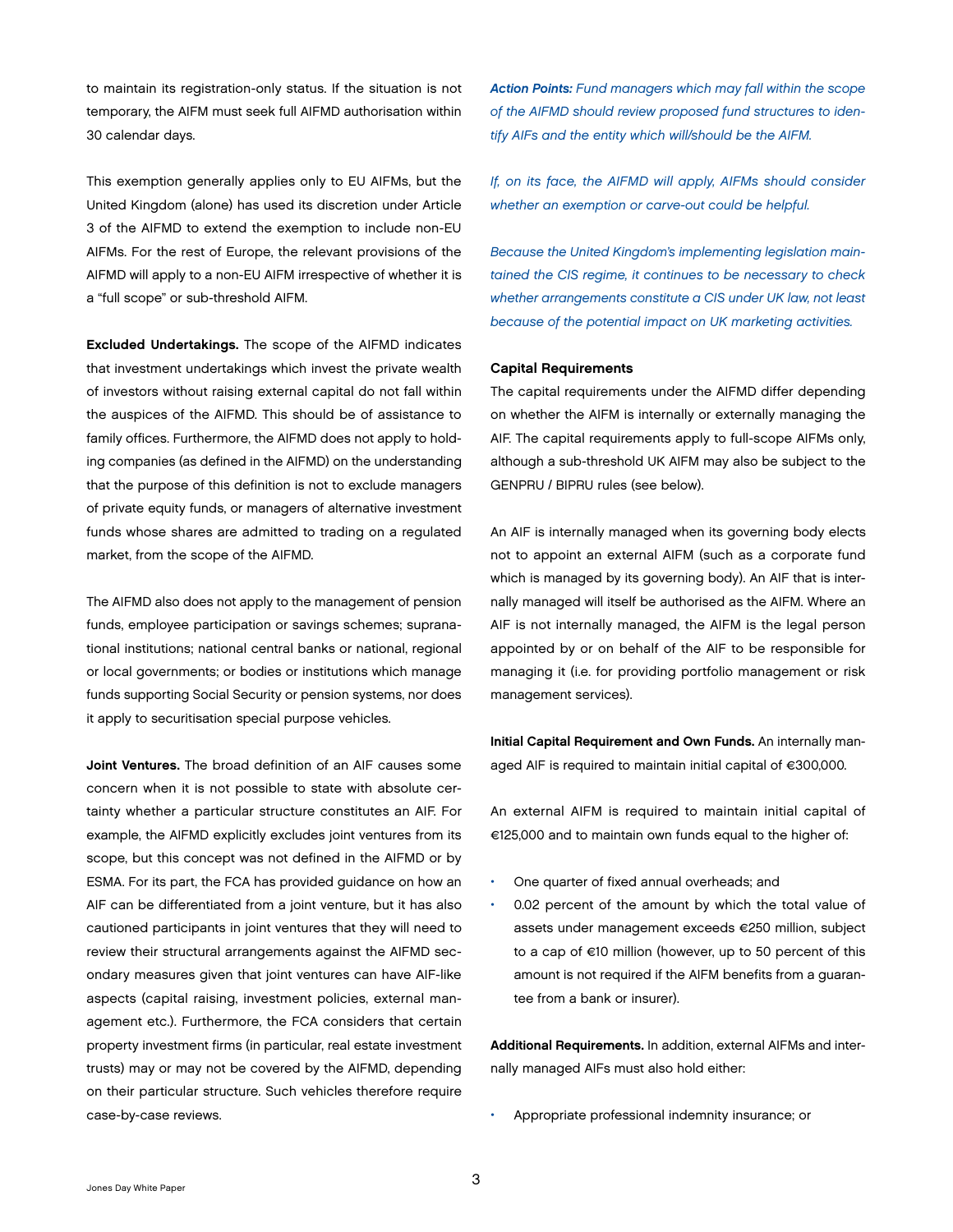<span id="page-5-0"></span>• An amount of own funds to cover potential liability for professional negligence (being 0.01 percent of the value of assets under management).

Furthermore, Collective Portfolio Management Investment firms (firms that manage AIFs and also carry out permitted MiFID services) continue to be subject to ongoing GENPRU / BIPRU regulatory capital rules and need to ensure that their own funds satisfy the higher of the requirements under the GENPRU / BIPRU regime and the AIFMD regime. This applies to sub-threshold as well as full-scope AIFMs.

Items included as initial capital (for example, share capital and audited profits) may also be included within own funds for the purposes of meeting capital requirements. For example, if a firm has fully paid up ordinary share capital of £250,000, this amount can count both towards meeting the initial capital and towards meeting the own funds test. The requirements are not cumulative.

"Initial capital" and "own funds" are defined by reference to the Capital Requirements Directive ("CRD"). Therefore, any amendment to the CRD definitions is likely to affect which items an AIFM will be entitled to include within its initial capital or own funds. As a general rule, own funds must be invested in liquid assets or near-liquid/readily convertible assets and not in speculative positions. This applies to all regulatory capital, except the initial capital requirement.

*Action Points. When setting up a new fund, AIFMs should consider the relationship between capital requirements and internal versus external management. AIFMs should also consider whether they should employ professional indemnity insurance or additional capital buffers.*

#### Governance and Operating Conditions

The AIFMD requires AIFMs to abide by certain general principles which include, for example: acting in the best interests of the AIF, the investors and the integrity of the market; acting honestly and with due skill, care and diligence; treating investors fairly; and complying with regulatory requirements.

The delegated Regulation (Regulation 231/2013) which supplements the AIFMD clarifies the general duty of AIFMs to act in the best interests of the AIF, the investors and the integrity of the market. For example, it stipulates that AIFMs should apply appropriate policies and procedures to prevent malpractices such as market timing (taking advantage of out-of-date or stale prices for portfolio securities that impact the calculation of an AIF's net asset value or buying and redeeming units of an AIF within a few days, thereby exploiting the way the AIF calculates its net asset value) or late trading and establish procedures to ensure the AIF is managed efficiently to prevent undue cost being charged to the AIF and its investors.

As a further example, AIFMs need to be aware of their obligation to act with due skill, care and diligence when appointing a prime broker or selecting a counterparty. The AIFM should appoint only entities which are subject to ongoing supervision, are financially sound (that is, the entity abides by capital adequacy requirements) and have an organisational structure appropriate to the services to be provided.

AIFMs are also required to manage conflicts of interest and operate satisfactory risk management and liquidity management systems. Regarding the latter, such procedures could include annual stress tests to simulate liquidity shortages or atypical redemption requests.

Generally, AIFMs should establish a well-documented organisational structure that clearly assigns responsibilities, defines control mechanisms and ensures appropriate information flow between all relevant parties. The delegated Regulation highlights the importance of adopting a proportionate approach when calibrating the requisite policies and procedures to the size and complexity of the AIFM's business.

*Action Points. AIFMs should ensure that policies and procedures are compliant with the AIFMD requirements and consider carrying out systems audits and simulations to identify any areas requiring further attention. AIFMs should review the capacity and independence of the compliance, audit and risk management functions, and consider any necessary improvements. Proportionate policy documentation should be in place for AIFMD compliance.*

#### Remuneration

The remuneration requirements in the AIFMD apply to all fullscope AIFMs authorised under the AIFMD and stipulate remuneration policies and practices which promote effective risk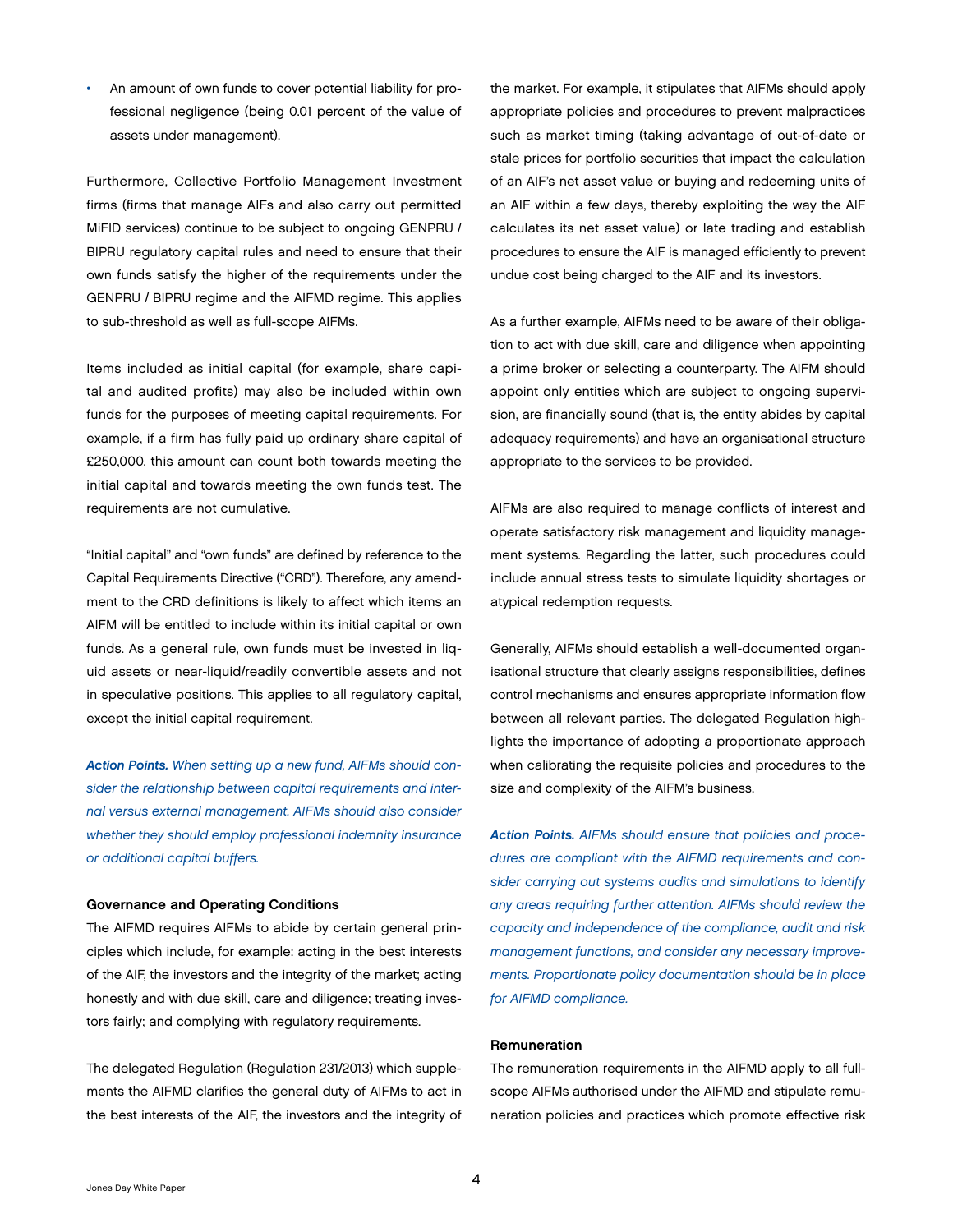<span id="page-6-0"></span>management for categories of staff whose professional activities have a material impact on the risk profiles of the AIFs they manage. These categories include senior management, risk takers and control functions (as well as any employee receiving total remuneration that takes him or her into the same remuneration bracket as senior management and risk takers).

In February 2013, ESMA published guidelines clarifying which staff are regarded as falling within the categories described above (and are therefore "Identified Staff" for the purposes of the AIFMD). ESMA also confirmed that the general remuneration requirements need be applied only to Identified Staff but, in any case, it strongly recommended voluntary application to all AIFM staff.

The remuneration requirements apply to:

- All forms of payments or benefits paid by the AIFM;
- Any amount paid by the AIF itself, including carried interest; and
- Any transfer of units or shares of the AIF,

in exchange for professional services rendered by the AIFM Identified Staff.

The cornerstone of the remuneration requirements is that an AIFM establishes a consistent remuneration policy which promotes sound and effective risk management. The AIFMD also sets out a number of principles which should be adopted by AIFMs in a proportionate way.

The requirements are similar (but not identical) to the remuneration provisions implemented in accordance with the CRD. Credit institutions and investment firms subject to the CRD and the AIFMD will therefore have to be aware of where the AIFMD requirements impose additional or different requirements to those in the CRD.

Non-EU AIFMs. Although non-EU AIFMs are not subject to the remuneration requirements, it is important to note that marketing into the EU via the relevant national private placement regime (discussed below) will trigger disclosure requirements which include, amongst other things, information about remuneration paid by the AIFM to its staff and senior management.

*Action Points. AIFMs should assess the suitability of current remuneration arrangements and implement the necessary changes. In particular, a comprehensive remuneration policy should be put in place which includes those elements stipulated by the AIFMD.*

*Non-EU AIFMs seeking to market into the EU ought to consider any confidentiality obligations they owe to their fund(s) or stakeholders in view of remuneration disclosure requirements.*

#### Asset Valuation

Under the AIFMD, for each of the AIFs it manages, an AIFM must ensure that:

- Appropriate and consistent policies and procedures are established for the proper and independent valuation of the assets of those AIFs; and
- The net asset value per share/unit in the AIF is calculated and disclosed to investors.

The delegated Regulation lays down the main features of the valuation policies and procedures. Such policies and procedures should cover all material aspects of the valuation process and controls in respect of the relevant AIF, including (by way of example):

- The competence and independence of the personnel valuing the assets;
- The specific investment strategies of the AIF;
- The controls in place over the selection of valuation inputs, sources and methodologies; and
- The escalation channels for resolving valuation differences.

The valuation policies should set out the responsibilities of all parties involved in the valuation process, including the AIFM's senior management. Where an external valuer is appointed, the policies should set out a process for the exchange of information between the AIFM and the external valuer to ensure all necessary valuation information is provided.

All AIF assets must be valued at least once a year and, additionally, when units of the AIF are issued or redeemed (if the AIF is close-ended) or with "appropriate frequency" (in the case of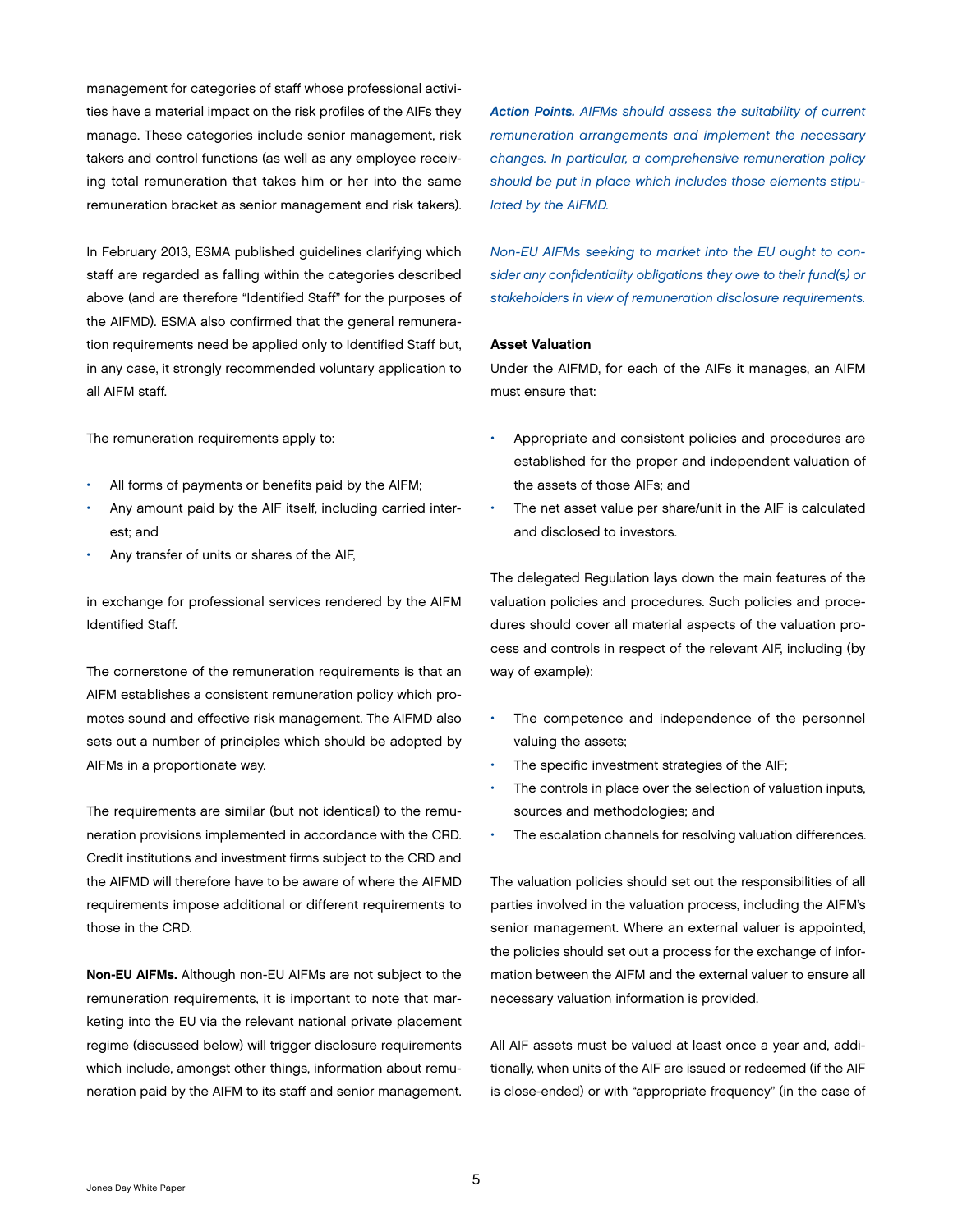<span id="page-7-0"></span>open-ended AIFs). An AIFM may calculate the valuations itself or appoint an independent external valuer to perform this function.

#### Delegation

Subject to certain requirements and limitations, the AIFMD permits AIFMs to delegate the performance of some of their functions.

The delegated Regulation sets out the conditions under which an AIFM is permitted to delegate. The conditions are intended to ensure that delegation does not prevent an AIFM from acting in the best interests of investors and that the AIFM retains responsibility for delegated functions. In particular, an AIFM cannot delegate its functions where delegation would render it a mere "letter-box" entity.

An AIFM shall be deemed a letter-box entity and shall no longer be considered the manager of the AIF in, at least, any of the following circumstances:

- The AIFM no longer retains the necessary expertise and resources to supervise the delegated tasks effectively and manage the associated risks;
- The AIFM no longer has the power to take decisions in key areas which fall under the responsibility of senior management (particularly in relation to investment policies and strategies);
- The AIFM loses its contractual rights to instruct and inspect its delegates or the exercise of such rights becomes impossible; or
- The AIFM delegates the performance of investment management functions to an extent that exceeds by a substantial margin the investment management functions performed by the AIFM itself.

In practice, this means that an AIFM can delegate either risk management or portfolio management, but not both. Where portfolio management or risk management is delegated, further restrictions relating to the nature of the delegate apply.

In order to delegate its functions, an AIFM must be able to demonstrate that the delegate is capable of performing, qualified to perform and has sufficient resources to perform the relevant functions delegated; was selected with all due care;

and can be effectively monitored and instructed by the AIFM. The delegate's staff must also be sufficiently experienced and of good repute.

An AIFM applying for authorisation under the AIFMD will need to disclose its delegation arrangements (including the identity of the delegate and a description of any potential conflicts of interest) to its regulator. An AIFM must then give its regulator advance notice of any new delegation arrangement. The same details must also be made available to AIF investors before they invest. This information must be updated to reflect any material changes.

Sub-delegation by a delegate is allowed, provided that the following conditions are satisfied:

- The AIFM has consented in advance;
- The AIFM has given prior notice of the sub-delegation to its regulator;
- The requirements applicable to a delegation of the function are also met in relation to the sub-delegation; and
- The delegate reviews the services provided by its subdelegates on an ongoing basis.

#### Depositaries

Generally, full-scope AIFMs will need to ensure that a single depositary is appointed for each AIF it manages. However, a depositary is not required in relation to a non-EU AIF that is either (i) managed by a non-EU AIFM and marketed in the EU via national private placement regimes or (ii) managed by an EU AIFM but not marketed in the EU.

The AIFMD specifies which entities can act as a depositary. Originally, it was intended that the AIFMD would allow only an EU credit institution to be a depositary, but this requirement has been relaxed: investment firms and other appropriately authorised persons (such as institutions eligible to be a UCITS depositary) may also carry out the function.

AIFMs of AIFs whose investors have no redemption rights for five years after their initial investment have further flexibility in choosing a depositary. The depositary to such AIFs can be any entity which (i) carries out depositary functions as part of its professional or business activities, (ii) is subject to mandatory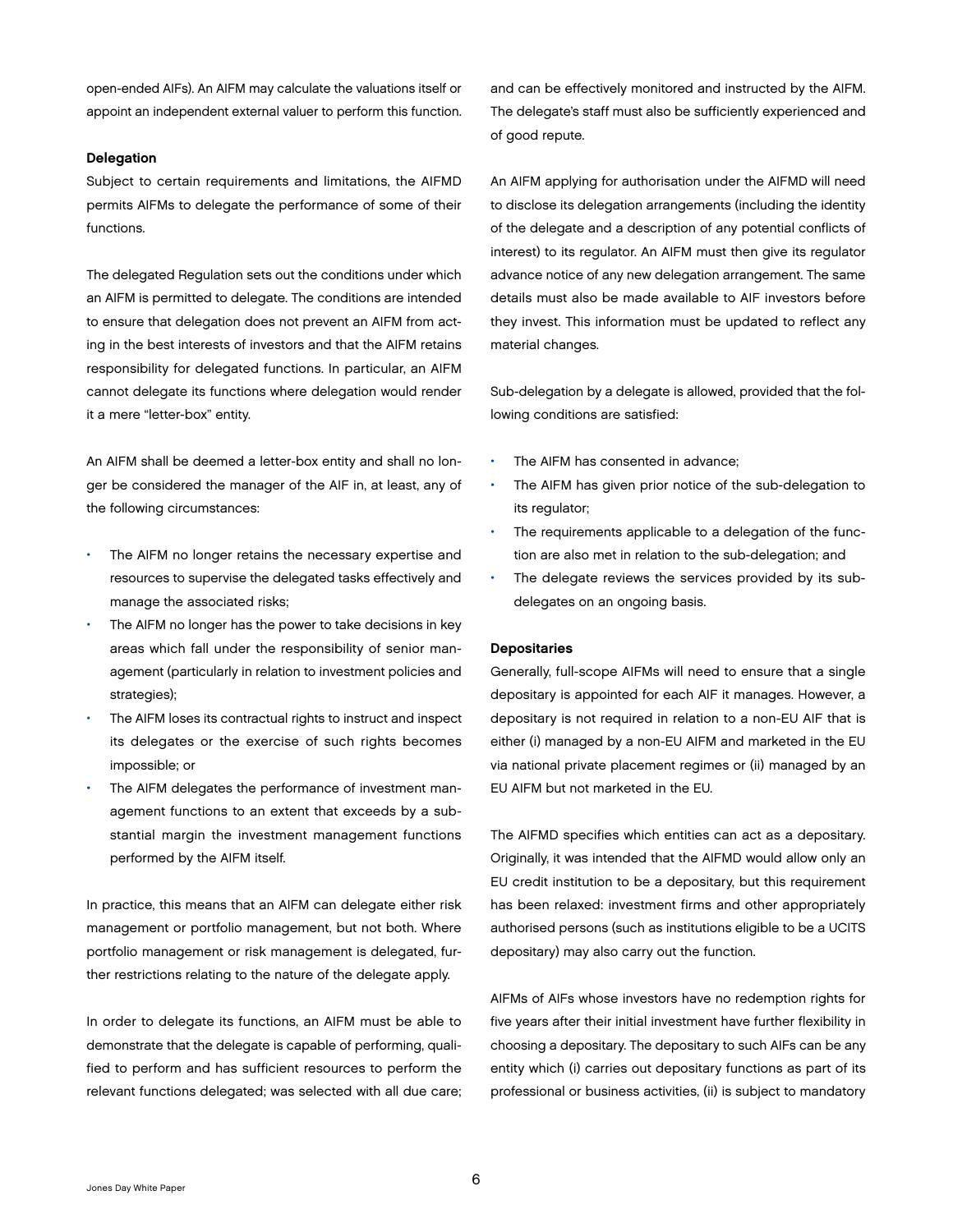<span id="page-8-0"></span>professional registration recognised by law and/or professional conduct rules and (iii) can furnish sufficient financial and professional guarantees that it can meet its commitments and effectively perform its functions as depositary.

Generally speaking, the depositary of an EU AIF must either have its registered office or a branch in the AIF's home Member State.

The depositary of a non-EU AIF must either have its registered office or a branch in the AIFM's home Member State. The depositary may be established in the non-EU country in which the AIF is established if a number of conditions are met.

The AIFMD sets out numerous functions and duties for depositaries and restricts their ability to delegate. The delegated Regulation also sets out detailed provisions about the obligations and rights of depositaries and emphasises that a depositary's key function is the protection of the AIF's investors. The delegated Regulation also requires information flow to enable the depositary to have a clear overview and effectively monitor the AIF's assets and cash flow.

The AIFMD imposes liability on depositaries in relation to loss of financial instruments owned by an AIF and held by the depositary. The depositary will avoid such liability only if the loss is caused by an external event beyond its control. These requirements mean that the cost of depositary services is likely to be higher than those of pre-AIFMD administrators and operators to reflect the depositary's additional risk.

*Action Points. Given that most full-scope AIFMs need to appoint depositaries (and may also appoint delegates and external valuers), it is important to liaise with the intended service provider/delegate to ensure the counterparty is suitable. AIFMs should consider related budgeting issues and the manner in which such arrangements will be documented.*

### Disclosure and Transparency

AIFMs are required regularly to report to the relevant competent authority on the principal markets and instruments in which it trades on behalf of the AIF. AIFMs are also required to provide information relating to assets held (including asset liquidity), risk profiles and the results of specified stress tests

(and similar information must also be provided to investors on a periodic basis).

AIFMs must produce an annual report with respect to each of the AIFs it manages for each financial year. The report is to be provided to investors on request and made available to the relevant competent authority and should include a balance sheet, an income and expenditure account, a report on activities, any material changes in certain information provided to investors (see next paragraph below) and remuneration figures. Such reports are not made public by the relevant authority.

AIFMs are also required to make available to all investors in each of the AIFs they manage (or market in the EU) certain information before they invest, as well as upon any material changes thereto. The list of disclosure requirements includes: the investment strategy and objectives; the procedures by which the AIF may change its investment strategy; the identities of the AIFM and the AIF's depositary, auditor and any other service providers, and a description of their duties and the investor's rights with respect to them; the valuation procedure and pricing methodology; and fees, charges and expenses, and the maximum amount of these to be borne by the investors.

There are additional disclosure requirements in relation to substantially leveraged AIFs. Under the delegated Regulation, an AIF would be considered to be employing leverage on a substantial basis when its exposure exceeds three times its net asset value. AIFMs of substantially leveraged AIFs must disclose the extent of the leverage and a breakdown of how the leverage arises.

*Action Point. AIFMs should review the breadth and depth of their current reporting regime and consider whether additional systems will be required in order to produce the level of disclosure prescribed by the AIFMD.*

#### Private Equity Provisions

AIFMs managing one or more AIFs which individually or jointly acquire control (i.e. more than 50 percent of the voting rights) of a non-listed company will be required to notify the nonlisted company, the non-listed company's shareholders and the relevant competent authority of the acquisition. The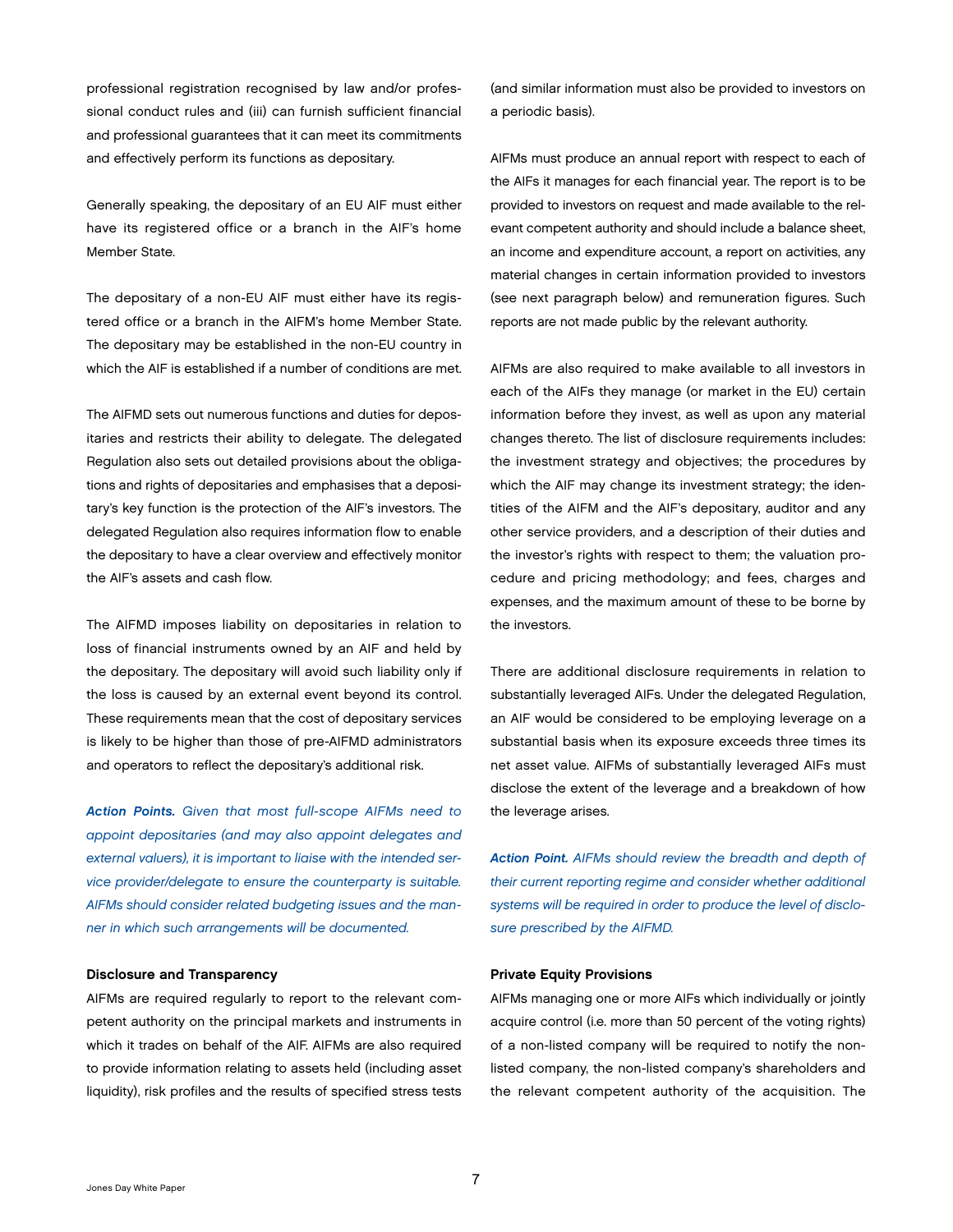<span id="page-9-0"></span>notification should include details of any change to the voting rights, the conditions under which control has been reached and the date on which control was reached.

Where an AIF buys, sells or holds shares of a non-listed company, the AIFM must notify the competent authority of the proportion of voting rights held by the AIF in the company when that proportion reaches, exceeds or falls below the thresholds of 10, 20, 30, 50 and 75 percent.

The AIFMD also includes asset protection measures which require AIFMs managing one or more AIFs with control of a non-listed company to use their best efforts to prevent asset stripping (i.e. capital reductions, share redemptions, etc.) in the first 24 months of ownership.

*Action Points. It should be noted that these requirements do not apply where the non-listed companies concerned are (i) small or medium-sized enterprises or (ii) special purpose vehicles for the purpose of purchasing, holding or administering real estate. AIFMs should consider whether their plans would be caught by the private equity provisions under the AIFMD and what alternative structures could be used, if necessary.* 

*The provisions place restrictions on the AIFM for two years from acquisition of control. It would seem reasonable to assume that these restrictions would not apply if the AIF disposed of the relevant entity. However, the AIFMD does not explicitly state that this is the case, and AIFMs may consider it prudent to seek an undertaking from any buyer regarding the restrictions.*

# MARKETING UNDER THE AIFMD

#### Scope

"Marketing" is defined in the AIFMD as any direct or indirect offering or placement at the initiative of the AIFM or on behalf of the AIFM of units or shares in an AIF it manages to investors in the EU. The AIFMD does not apply to passive marketing or reverse solicitation (although attempts to rely on such exemptions must be approached with caution).

As there is no EU-wide guidance on the scope of "marketing", its interpretation differs across Member States. In the United Kingdom, the FCA has published guidance on what constitutes "marketing" in its Perimeter Guidance Manual, part of the FCA Handbook. By way of example, circulating to potential investors

draft documents (such as draft presentations, prospectuses or subscription documents) does not qualify as "marketing" for the purposes of the United Kingdom's implementing legislation.

Where and To Whom? An EU AIFM may market an EU AIF to professional investors in its home Member State if it first provides the relevant competent authority with certain information about the AIF (including fund documentation and the PPM or prospectus). The competent authority must inform the AIFM within 20 working days whether it may begin its marketing activities.

For the purposes of the AIFMD, "professional investors" are defined with reference to MiFID.

Member States may at their discretion allow EU AIFMs and non-EU AIFMs to market an AIF to retail investors. The United Kingdom permits marketing to retail investors, subject to additional restrictions (including compliance with the financial promotions regime). There is no AIFMD passport (see below) for marketing to retail investors.

#### AIFMD Passport

An EU manager of EU AIFs (other than a sub-threshold AIFM) may conduct its marketing and management activities across the EU, subject to certain conditions being met. This is known as the "AIFMD passport", or "passporting".

The aim of the passport is to allow managers authorised in one EU Member State to passport management or marketing services across the EU, subject to compliance with the harmonised rules set out in the AIFMD (as opposed to Member States' own rules—see below).

However, as ESMA observed in its July 2015 Opinion to the European Parliament, Council and Commission on the functioning of the passport, that aim has rather been frustrated as a result of the disparate approaches taken by certain Member States in implementing the passporting regime.

Although the AIFMD envisaged the extension of the passporting regime to include all full-scope AIFMs, passporting is not currently available to EU AIFMs of non-EU AIFs, or to non-EU AIFMs of any AIF (hereafter referred to collectively as "Non-Passporting AIFMs"). In its advice to the European Parliament, the Council and the Commission on the application of the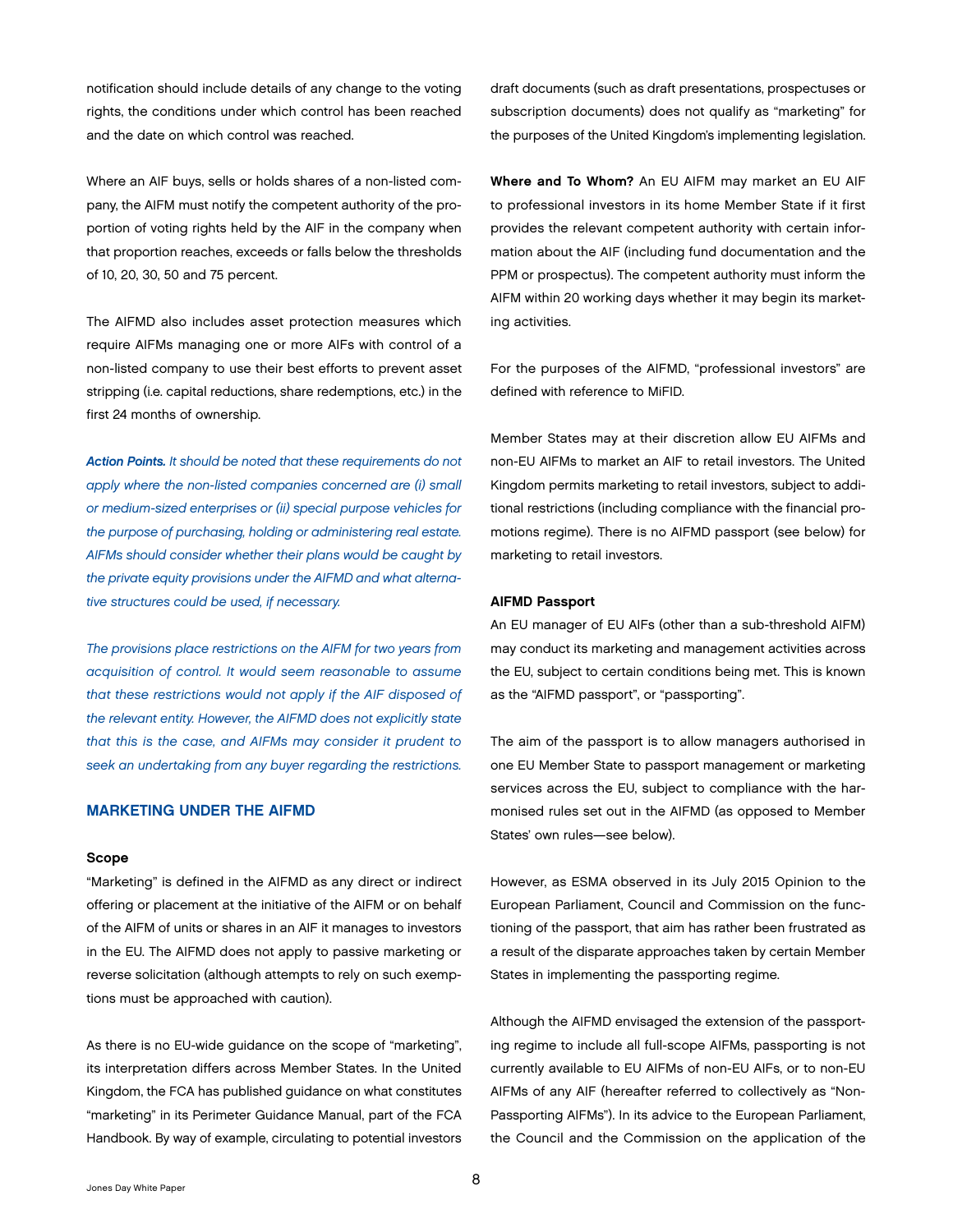<span id="page-10-0"></span>AIFMD passport to non-EU AIFMs and AIFs published on 19 July 2016, ESMA concluded that there were no significant obstacles impeding the application of the AIFMD passport to managers in Canada, Guernsey, Japan, Jersey and Switzerland. ESMA was more equivocal about the extension of the passport to AIFMs and AIFs in other jurisdictions, including the United States.

The Parliament, the Council and the Commission are now considering ESMA's advice.

Process. To use the AIFMD passport, the AIFM must notify its home regulator about the AIF it wishes to market. This notification must include the AIF's internal rules, the identity of the depositary and all information on the AIF which is available to investors (as required by the disclosure and transparency provisions noted above).

Within 20 working days of receipt of the notification, the regulator will inform the AIFM whether it can begin marketing the AIF. Approval for marketing will be withheld where the AIFM cannot demonstrate that its management and marketing will be in line with the AIFMD requirements. The regulator will transmit the notification to the other Member States in which the AIFM wishes to market the AIF. If any of the information provided in the notification changes, the AIFM should give notice of the changes to its regulator.

Sub-Threshold AIFMs. If a sub-threshold EU AIFM wishes to avail of the passport, it may "opt in" to the full scope of the AIFMD; it would then need to comply with the AIFMD in full.

#### Private Placement Regimes

The AIFMD permits individual Member States to allow the active marketing of AIFs by Non-Passporting AIFMs in that Member State's discretion, subject to the fulfilment of certain generally applicable criteria (called "Baseline Requirements"). This is referred to as "national private placement".

The Baseline Requirements for the Member States choosing to permit private placement are:

• The Non-Passporting AIFM must comply with the AIFMD's disclosure and transparency provisions in respect of the AIFs that it markets (and it is marketing, rather than a sale, that is the appropriate trigger);

- The Non-Passporting AIFM must comply with the anti-asset stripping provisions in respect of private equity funds (see above);
- The supervisory authority of each of (i) the non-EU AIFM's home jurisdiction (if applicable); and (ii) the AIF's home jurisdiction (if it is a non-EU AIF) must have entered into cooperation arrangements with regulators in each EU Member State in which the AIF will be marketed; and
- The jurisdiction in which a non-EU AIFM is established (and the jurisdiction in which a non-EU AIF is established, if different) must not be listed as non-cooperative by the Financial Action Task Force.

As a consequence of implementing the AIFMD, certain Member States have prohibited private placement regimes outright, whilst others allow the practice subject to specific local law conditions—this process of exceeding an EU directive's requirements so as to interfere with the regulatory intention is known as "gold-plating".

*Action Points. Before marketing a new AIF, AIFMs should take steps to consider whether their marketing documentation will be sufficient to satisfy the AIFMD marketing disclosure requirements and ensure that they have procedures in place to meet ongoing disclosure requirements.*

*Given the disparate approaches to implementing the passporting and national private placement regimes across EU Member States, AIFMs should take local advice on "marketing" and compliance requirements in each target jurisdiction.*

#### LAWYER CONTACTS

For further information, please contact your principal Firm representative or the lawyers listed below. General email messages may be sent using our "Contact Us" form, which can be found at [www.jonesday.com/contactus/](http://www.jonesday.com/contactus/).

John Ahern London +44.20.7039.5176 [jahern@jonesday.com](mailto:jahern@jonesday.com)

John MacGarty London +44.20.7039.5933 [jmacgarty@jonesday.com](mailto:jmacgarty@jonesday.com) Christopher Dearie London +44.20.7039.5920 [cdearie@jonesday.com](mailto:cdearie@jonesday.com)

Kristen DiLemmo London +44.20.7039.5725 [kdilemmo@jonesday.com](mailto:kdilemmo@jonesday.com)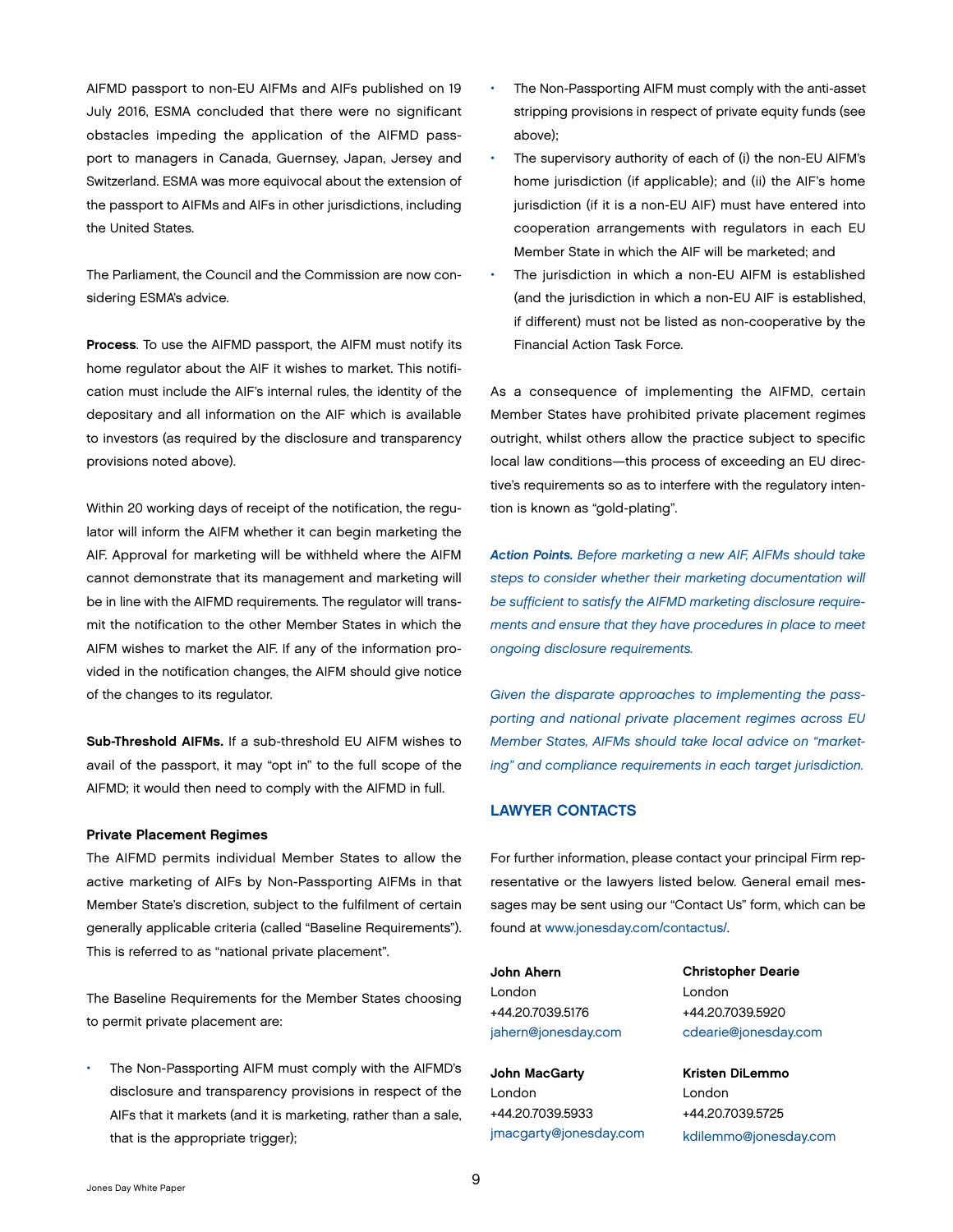# APPENDIX

# AIFMD and Requirements—Summary Table

<span id="page-11-0"></span>

|                                                           | EU Manager/EU Fund                                                                                                                                                                    | EU Manager/Non-EU Fund                                                                                                                                                                                                                                                                             | Non-EU Manager/EU Fund                                                                                                                              | Non-EU Manager/Non-EU Fund                                                                                                                                                                                                                  |
|-----------------------------------------------------------|---------------------------------------------------------------------------------------------------------------------------------------------------------------------------------------|----------------------------------------------------------------------------------------------------------------------------------------------------------------------------------------------------------------------------------------------------------------------------------------------------|-----------------------------------------------------------------------------------------------------------------------------------------------------|---------------------------------------------------------------------------------------------------------------------------------------------------------------------------------------------------------------------------------------------|
| Authorisation<br>for AIFM <sup>1</sup>                    | Required.<br>AIFM must comply<br>with the AIFMD in full.                                                                                                                              | Required.<br>If marketing into EU,<br>AIFM must comply with<br>the AIFMD in full (save<br>for certain depositary<br>requirements).<br>If not marketing into EU,<br>AIFM must comply with<br>the AIFMD in full (save for<br>depositary and reporting<br>requirements).                              | Not required.                                                                                                                                       | Not required.                                                                                                                                                                                                                               |
| <b>EU Marketing</b><br>Passport                           | Possible in<br>the following<br>circumstances:<br>AIFM must be autho-<br>rised and comply in<br>full with AIFMD; and<br>consent of AIFM's<br>home Member State<br>regulator required. | Not yet possible.<br>When implemented, AIFM<br>must be authorised and<br>comply with the AIFMD.                                                                                                                                                                                                    | Not yet possible.<br>When implemented,<br>AIFM must be authorised<br>by its Member State of<br>Reference <sup>2</sup> and comply<br>with the AIFMD. | Not yet possible.<br>When implemented, AIFM must<br>be authorised by its Member<br>State of Reference and comply<br>with the AIFMD.                                                                                                         |
| Private<br>Placement<br>Marketing<br>Regimes <sup>3</sup> | N/A                                                                                                                                                                                   | Available.<br>AIFM must comply with<br><b>Baseline Requirements plus</b><br>relevant Member State's<br>additional rules (if any).                                                                                                                                                                  | Available.<br>AIFM must comply with<br><b>Baseline Requirements</b><br>plus relevant Member<br>State's additional rules<br>$($ if any $).$          | Available.<br>AIFM must comply with base-<br>line requirements plus relevant<br>Member State's additional rules<br>(if any).                                                                                                                |
| <b>AIFM Capital</b><br>Requirements                       | Applicable.                                                                                                                                                                           | Applicable.                                                                                                                                                                                                                                                                                        | Applicable (if and when<br>authorised under the<br>extended passport).                                                                              | Applicable (if and when autho-<br>rised under the extended<br>passport).                                                                                                                                                                    |
| Operating<br>Conditions                                   | Applicable.                                                                                                                                                                           | Applicable.                                                                                                                                                                                                                                                                                        | Applicable (if and when<br>authorised under the<br>extended passport).                                                                              | Applicable (if and when autho-<br>rised under the extended<br>passport).                                                                                                                                                                    |
| Conflicts of<br>Interest                                  | Applicable.                                                                                                                                                                           | Applicable.                                                                                                                                                                                                                                                                                        | Applicable (if and when<br>authorised under the<br>extended passport).                                                                              | Applicable (if and when autho-<br>rised under the extended<br>passport).                                                                                                                                                                    |
| <b>Risk</b><br>Management                                 | Applicable.                                                                                                                                                                           | Applicable.                                                                                                                                                                                                                                                                                        | Applicable (if and when<br>authorised under the<br>extended passport).                                                                              | Applicable (if and when autho-<br>rised under the extended<br>passport).                                                                                                                                                                    |
| Depositary                                                | Applicable.<br>Depositary must be<br>established in AIF's<br>home Member State.                                                                                                       | Not required if there is no<br>marketing in the EU.<br>AIFM is not required to<br>comply in full if marketing in<br>the EU under the Member<br><b>States' Private Placement</b><br>Regimes.<br>Must comply in full if mar-<br>keting under the extended<br>marketing passport (when<br>available). | Applicable (if and when<br>authorised under the<br>extended passport).<br>Depositary must be<br>established in AIF's home<br>Member State.          | Applicable (if and when autho-<br>rised under the extended<br>passport).<br>Depositary must be established<br>in AIF country or AIFM's Member<br>State of Reference.<br>Use of a non-EU depositary sub-<br>ject to additional requirements. |
| Annual Report                                             | Applicable.                                                                                                                                                                           | Applicable if AIF is mar-<br>keted in the EU.                                                                                                                                                                                                                                                      | Applicable if AIF is mar-<br>keted in the EU.                                                                                                       | Applicable if AIF is marketed in<br>the EU.                                                                                                                                                                                                 |
| Disclosure to<br>Investors                                | Applicable.                                                                                                                                                                           | Applicable.                                                                                                                                                                                                                                                                                        | Applicable if AIF is mar-<br>keted in the EU.                                                                                                       | Applicable if AIF is marketed in<br>the EU.                                                                                                                                                                                                 |
| Reporting to<br>Competent<br>Authorities                  | Applicable.                                                                                                                                                                           | Applicable.                                                                                                                                                                                                                                                                                        | Applicable if AIF is mar-<br>keted in the EU.                                                                                                       | Applicable if AIF is marketed in<br>the EU.                                                                                                                                                                                                 |